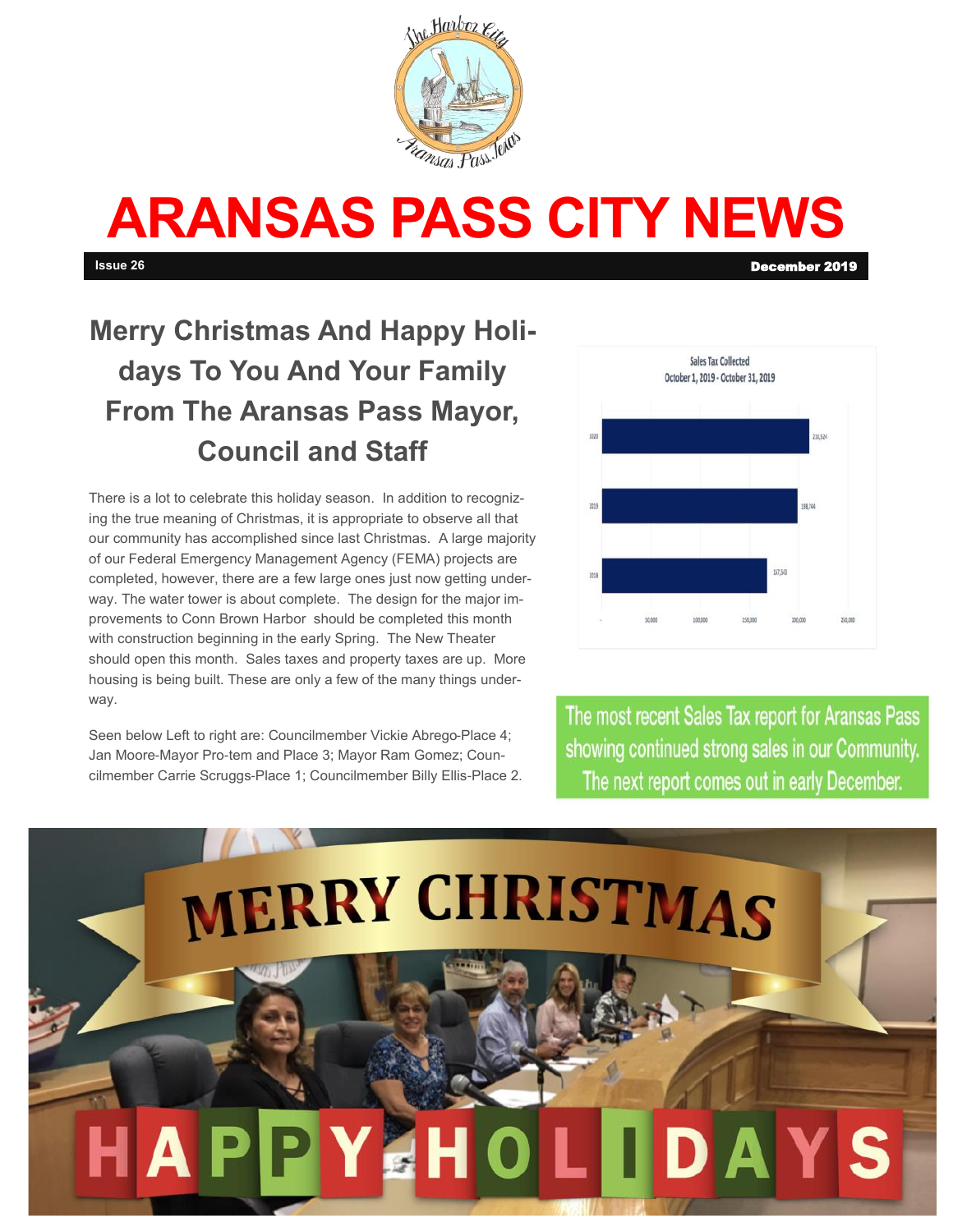

# **Demolition Update**

There have been a total of 86 demolitions since Hurricane Harvey. 30 (green pins) immediately afterward and 56 (white buttons) from 8-18 to 11-19. That is a total of 86. See above map showing the locations of the demolitions. Demolitions are a part of the City's on-going clean-up effort The City Attorney, Roxann Pais Cotroneo, put together a team of staff members to address the need for citywide demolitions. This effort involves extensive legal requirements.

# **December 2nd City Council Meeting includes several Community Growth Issues**

\_\_\_\_\_\_\_\_\_\_\_\_\_\_\_\_\_\_\_\_\_\_\_\_\_\_\_\_\_\_\_\_\_\_\_\_\_\_\_\_\_\_\_\_\_\_\_\_\_\_

During its December 2nd regular meeting, the Aransas Pass City Council will be handling several issues involving the long-term growth of the community. One is a rezoning issue for a proposed Apartment Complex on Wheeler. Another is asking the City Council to accept a bid for work on hardening the City Council Chambers so it can be used as an Emergency Operations Center. Yet another requests the City Council to approve a contractor to do final renovations to the Civic Center. When this work is completed, the civic center hurricane-related repairs will be completed. Finally, The City Council will be asked to support an Industrial Master Plan. This proposal involves several area cities with the goal of approaching anticipated industrial growth in this region in a more unified way so the area can have jobs while maintaining the local quality of life.

#### **2019 Trunk-or-Treat A Huge Success**

The City's annual Oct. 31st Trunk-or-Treat Halloween event, attracted about 750 kids, 600 Adults and 72 vehicles (trunks). Sponsors included LNV Engineers, Redfish Willie's, Lowe's, HEB, NSTS, JJ Fox Construction, Roland Barrera, The Aransas Pass Women's Club. Some of the participating businesses included Walmart, Sparklight, Dannenbaum Architects, McCoys, Dream Team Realtors, AP for Youth. See Drone pic below courtesy of Jeff Martin

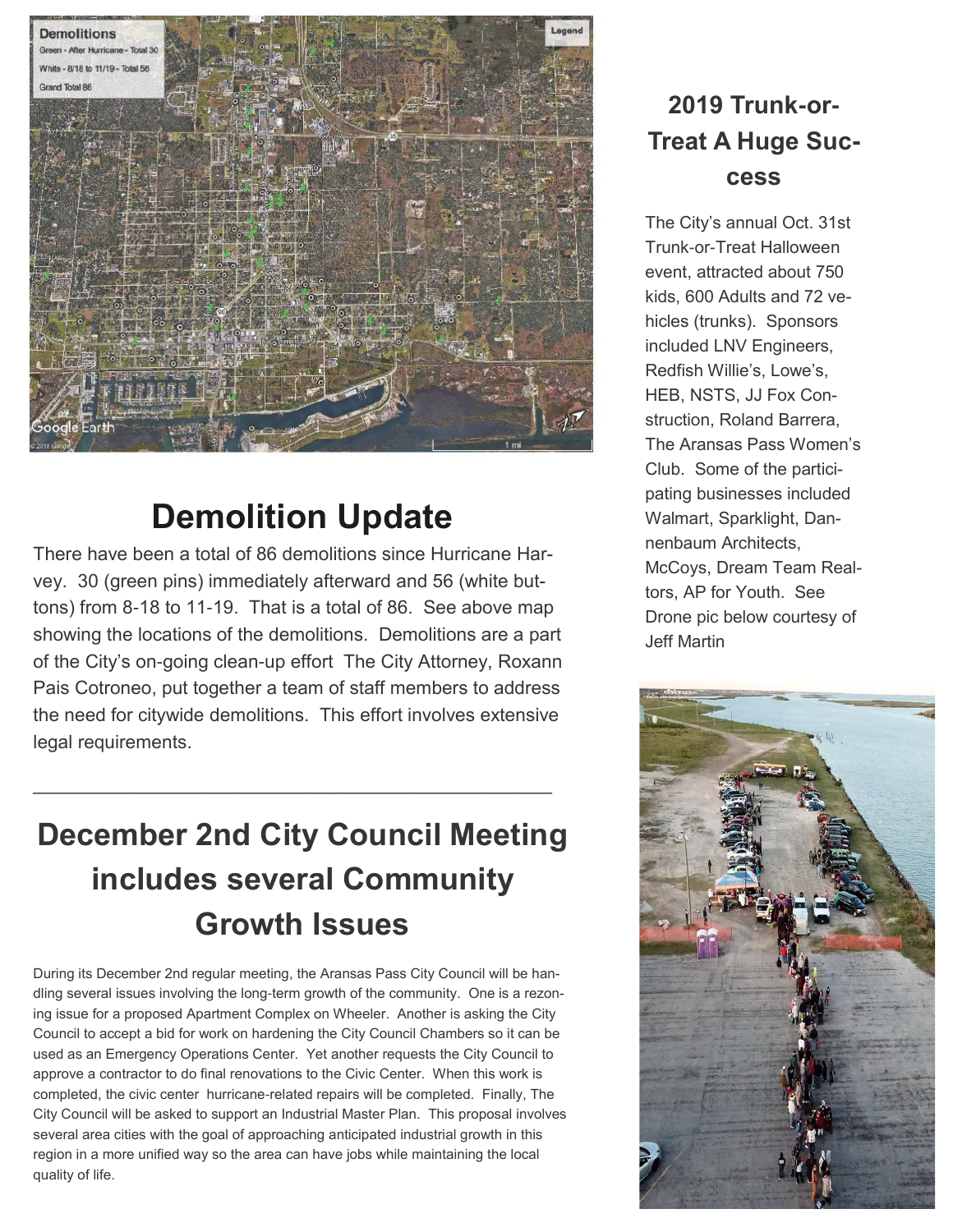

## **Movies Inc. Targets December To Open It's Doors**

The first Aransas Pass movie Theater in decades and the City's firstever multiplex, is targeting December as its anticipated opening date. The facility is located on Highway 35 near the Butter Churn and Allen Samuels Dodge. The facility worked with the City during Construction.



## **Aquatic Center Slide Tower Maintenance is complete**

Inspections are complete and the Aquatic Center slide tower is deemed Structurally sound (see above pic). Much needed maintenance for the Slide Tower aesthetics were worked on through the latter part of this year. It is not yet known for certain if it can happen but, there will be an effort to open the new tower during Spring Break 2020.